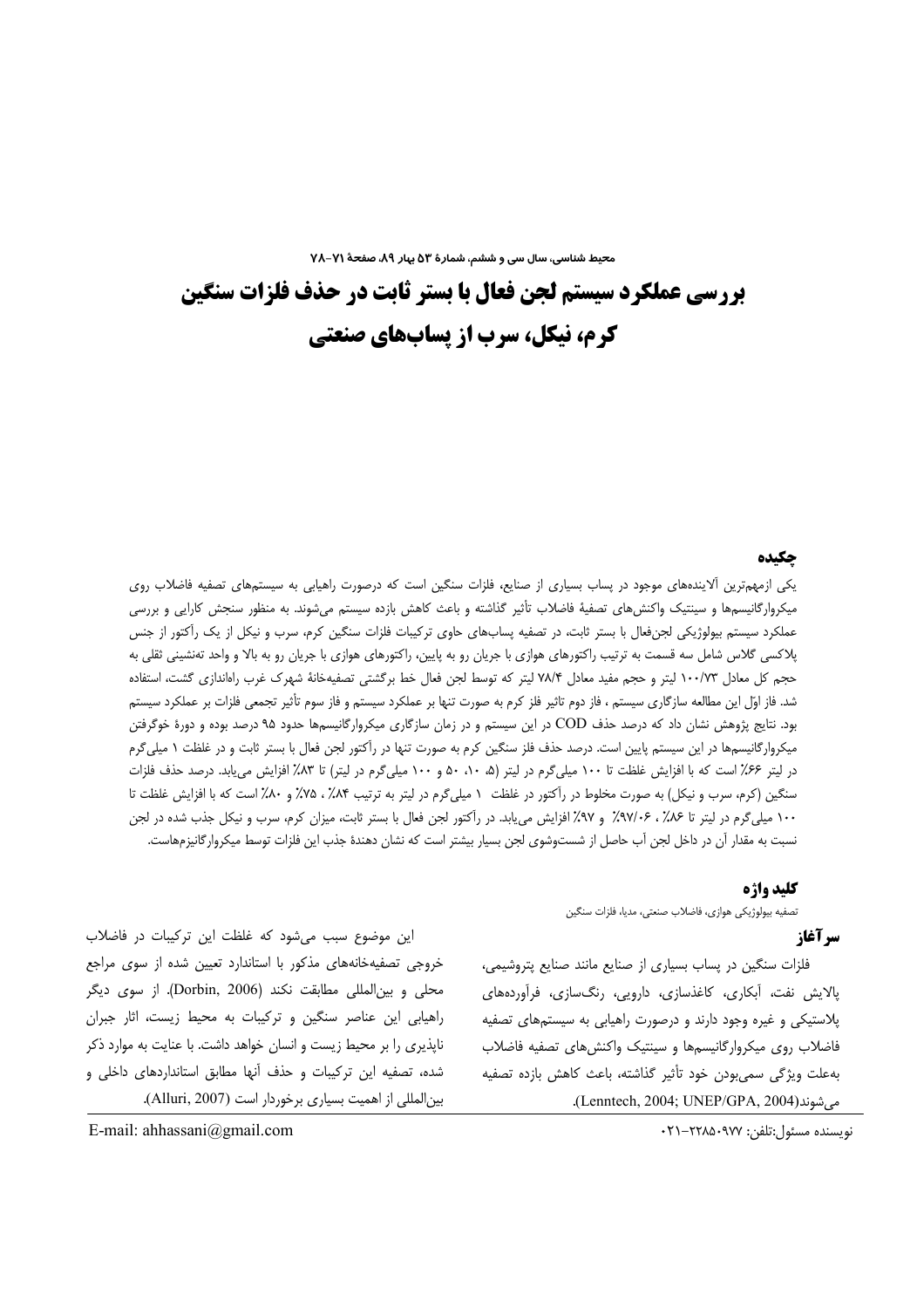یکی از روش هایی که برای حذف این ترکیبات از فاضلابها و در نتيجه محيط زيست مورد استفاده قرار مى گيرد، روش تصفيه بيولوژيكى است. این روش بهدلیل توانایی اثبات شده گروهی از میکروارگانیسمها در تجزیهٔ فلزات سنگین و ترکیبات آن، در بسیاری از موارد نسبت به سایر روش های تصفیه و حذف این ترکیبات برتر است ,Iddou and Oualib  $.2008$ 

یکی از روش های مناسب برای تصفیهٔ بیولوژیکی پسابهای حاوی این ترکیبات استفاده از رآکتور لجن فعال با بستر ثابت است (حیاتبخش،١٣٨٣). هدف کلی از انجام این تحقیق، بررسی عملکرد رآکتورهای بیولوژیکی لجن فعال با بستر ثابت (FAS) در حذف فلزات سنگین (کرم، سرب و نیکل) در پسابهای صنعتی بوده است.

این سیستم ترکیبی از دو سیستم لجن فعال و صافی چکنده است كه در داخل حوض هوادهى آن سطوح جامد يا مديا براى رشد بيوفيلمى قرار می گیرد که در حقیقت فرم اصلاح شدهای از سیستم لجن فعال است و بیوفیلمی که بر روی بستر تشکیل میشود، عمل تصفیه فاضلاب Takani, 1994; Mesdanghinia, را با بازده بالاترى انجام مى دهدا  $.1986$ 

نقش میکروارگانیسمها در حذف فلزات از فاضلاب توسط مهدیان فضلی در سال ۱۳۸۰ بررسی شده است که حاکی از آناست که در تصفیهٔ متعارف فاضلاب، فلزات ضمن چسبیدن به ذرات معلق معدنی، یا زیستی و به كمك عمل تهنشيني از فاضلاب جدا مي شوند. ميزان حذف انواع فلزات محلول نیز در فرایند لجن فعال به نوع فلزات بستگی داشته و مقدار آن بر کادمیوم ،جیوه، مس و روی در حدود ۵۰–۶۰ در صد برآورد شدەاست.

حیاتبخش در سال ۱۳۸۳ عملکرد سیستمهای هوادهی با بستر ثابت در تصفیهٔ فاضلابهای با بار اَلودگی بالا را مورد بررسی قرارداد. در این تحقیق میزان تصفیهپذیری فاضلاب با مقادیر ۵۰۰ COD ۱۰۰۰، ۱۰۰۰ ١۵٠٠ توسط سيستم لجن فعال بستر ثابت در زمان هاى هوادهى ١۶، ٨ ، ۴ ساعت مورد بررسی قرار گرفت. نتایج بهدست آمده نشان میدهد که با توجه به زمان هوادهی ٨ ساعته مقدار بهینهٔ در صد حذف COD، بار سطحی بستر و بار حجمی راکتور بهدست می آید.

بررسی عملکرد "رآکتورهای ناپیوسته با عملیات متوالی "<sup>۲</sup> (SBR) در تصفیهٔ پسابهای حاوی ترکیبات فلزات سنگین (کرم، سرب و نیکل) توسط نجایی در سال ۱۳۸۳ انجام گرفت.

با توجه به بررسی های صورت گرفته، درصد حذف COD در رآکتورهای ناپیوسته با عملیات متوالی در زمان سازگاری ميكرواركانيسمها حدود ٩۶ درصد بوده، دورة خوكرفتن ميكرواركانيسمها در این سیستم پایین است. درصد حذف فلزات سنگین (کروم، سرب و نیکل) در رآکتورهای ناپیوسته با عملیات متوالی در غلظت۱۰۰ میلی گرم در ليتر و زمان هوادهى ٨ ساعت به ترتيب ٨٨٪ ، ٩٧/٣٪ و ٩٧/٣٣٪ است

تصفيهٔ فاضلابهای حاوی فلزات سنگين با استفاده از "رآكتورهای گردان تماسی بیوفیلمی‴<sup>۳</sup> (RBC) توسط Costley و Wallis در سال ٢٠٠١ انجام گرفته است. در این تحقیق نشان داده شده که این سیستم بهخوبي توانسته است كه فلزات مس، روى وكادميوم را به ترتيب ٧٣ درصد و ۴۲ درصد و ۳۳ درصدحذف کند.

# **روش تحقیق**

به منظور دستیابی به اهداف تحقیق فاضلاب مصنوعی (جدول شمارهٔ ۱) به گونهای که بتواند COD معادل ۵۵۰ - ۶۰۰ میلی گرم در لیتر ایجاد نموده ساخته و از این فاضلاب در سه فاز استفاده شد. غلظت فلزات سنگین ۱، ۵، ۱۰، ۵۰ و ۱۰۰ میلی گرم در لیتر در نظر گرفته شد. همچنین از یک راکتور لجن فعال با بستر ثابت (شکل شمارهٔ ۱) با رقوم هندسی و مشخصات ویژه (جدول شمارهٔ ۲) با آکنههای از جنس پی وی سی و به صورت ورقههایی به طول ۲۸ سانتیمتر و عرض ۲۰/۷۵ سانتیمتر و ضخامت ١ میلیمتر با سینوسهایی به ارتفاع ١/۵ سانتیمتر و شیارهای ریزی برروی آن، برای قرار گرفتن میکروارگانیزمها و افزایش توانایی چسبندگی استفاده شد. این تحقیق در آزمایشگاه محیط زیست واحد علوم تحقيقات تهران دانشگاه آزاد اسلامي انجام شد.

برای راه اندازی این راکتور،۲۰ لیتر لجن فعال شده از خط برگشت لجن فعال تصفيهخانه فاضلاب شهرک غرب (واقع در تهران) تهيه و به راكتور افزوده شد.

سیس عملیات تحقیق در ۳ فاز ۱ مرحلهای انجام گرفت که در فاز دوم و سوم ترکیبات فلزات سنگین کرم، نیکل، سرب با غلظتهای معین ساخته و در راکتور مورد استفاده قرار گرفته اند.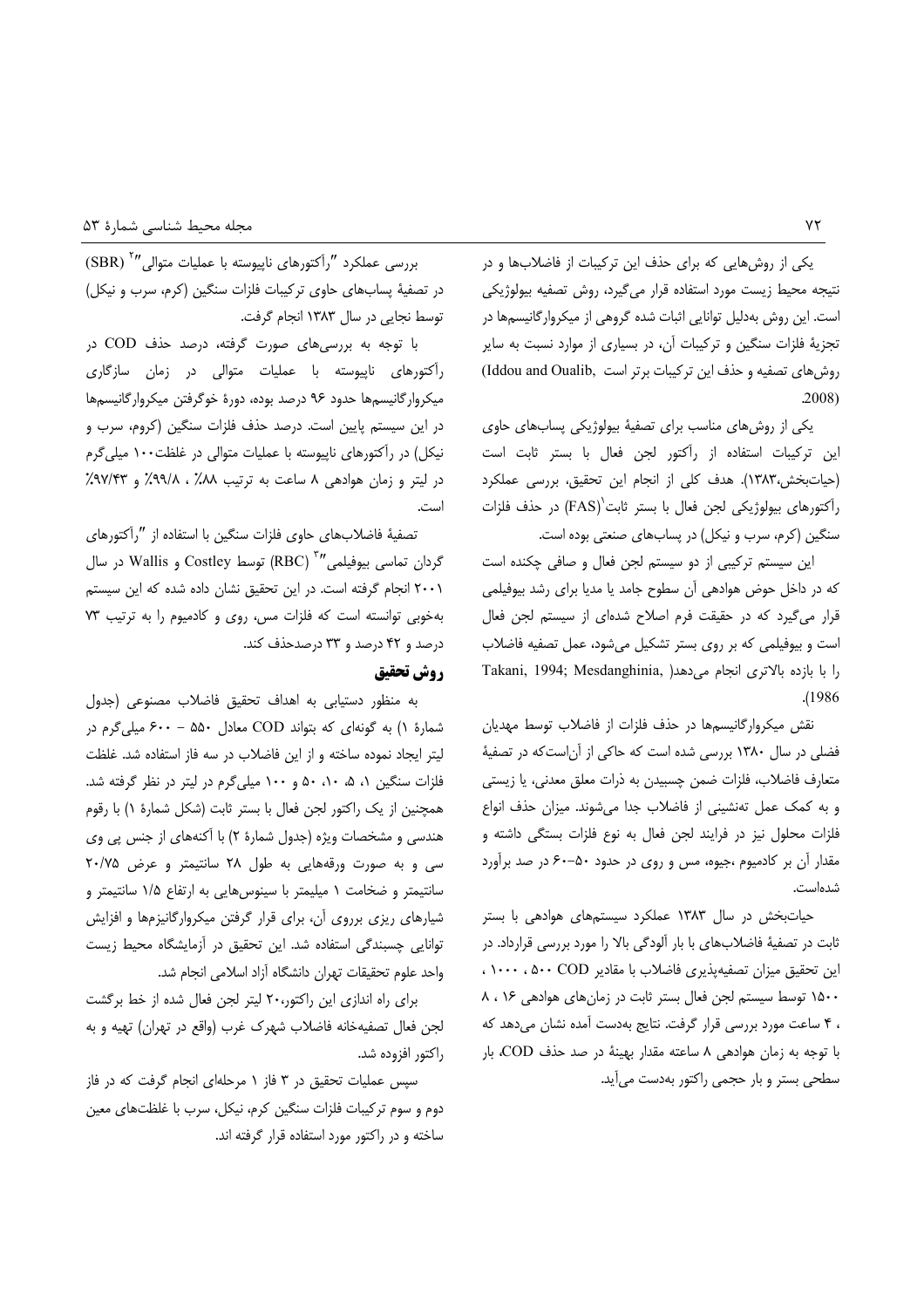| ترکیبات موجود در فاضلاب (میلی گرم در لیتر) |         |                                 |                                  |       |               | شماره فاز |
|--------------------------------------------|---------|---------------------------------|----------------------------------|-------|---------------|-----------|
| سرب                                        | نيكل    | كروم                            | Na <sub>2</sub> HPO <sub>4</sub> | اور ہ | ملاس          |           |
| $\overline{\phantom{0}}$                   |         |                                 |                                  | ٢٨    | 15.           | فاز اول   |
| $\overline{\phantom{0}}$                   |         | <b>۱・・ ー ノ</b>                  |                                  | ٢٨    | 15.           | فاز دوم   |
| ハ・・ー ハ                                     | )・・ — ) | $\lambda \cdot \cdot - \lambda$ | ٩                                | ٢٨    | $\mathcal{N}$ | فاز سوم   |

جدول شمارة (1 ): تركيب يساب مصنوعي مورد استفاده در هر يك از فازهاي اين تحقيق



شكل شمارة (1) : جزئيات يايلوت مورد استفاده

| ابعاد          | شرح                  | رديف |
|----------------|----------------------|------|
| ۵۱/۳۰ سانتیمتر | طول کل               |      |
| ۳۳/۰۰ سانتيمتر | عرض کل               | ٢    |
| ۵۹/۵۰ سانتيمتر | ارتفاع كل            | ٣    |
| ۱۵/۷۰ سانتیمتر | طول هر قسمت          | ۴    |
| ۵۳/۷۰ سانتیمتر | عمق پساب             | ۵    |
| ۰/۵ اینچ       | قطر لوله ورودى       | ۶    |
| ۰/۵ اینچ       | قطر لوله خروجي       | ٧    |
| ۰/۲۵ اینچ      | قطر لوله دفع لجن     | ٨    |
| 7.۳            | شیب کف تانک ته نشینی | ٩    |
|                |                      |      |

فازهای عملیاتی عبارتند از:

فاز اول- بررسی نحوهٔ سازگاری رآکتور لجن فعال با بستر ثابت با فاضلاب مورد بررسي و سرعت انطباق ميكرواركانيسمها با شرايط محيطي: از خردادماه تا تيرماه ٨٧ به مدت ٥٠ روز؛

فاز دوم- بررسی عملکرد رأکتور لجن فعال با بستر ثابت در تصفیهٔ فاضلابهای حاوی غلظتهای متفاوت عناصر فلز سنگین کرم: از تیرماه تا شهریورماه ۸۷ به مدت ۶۰ روز؛

فاز سوم– بررسی عملکرد رآکتور لجن فعال با بستر ثابت در تصفیه .<br>فاضلابهای حاوی غلظتهای متفاوت عناصر فلز سنگین کرم ،نیکل، سرب: از شهریورماه تا آبان ماه ۸۷ به مدت ۶۰ روز.

در این سیستم زمان ماند هیدرولیکی به مدت ۸ ساعت در نظر گرفته شد. به منظور بررسی نحوهٔ سازگاری میکروارگانیسمها با شرایط موجود و سرعت انطباق أنها با شرايط محيطى، أزمون هاى COD، غلظت تودهٔ بیولوژیکی و کل جامدات معلق و pH در فاز اول و برای بررسی عملکرد رأکتور لجن فعال با بستر ثابت در تصفيهٔ فاضلابهای حاوی غلظتهای متفاوت عناصر فلز سنگین کرم، نیکل، سرب، آزمون هاي COD، غلظت تودهٔ بيولوژيکي و کل جامدات جامدات معلق و pH و آزمون اندازهگیری عناصر سنگین نیکل، کروم و سرب در فاز ۶و ۳ انجام شد. کلیهٔ آزمایش ها بر اساس دستور العمل استاندارد روش ١٩٩٨ انجام شد (Greenberg et al., 1998).

#### نتاىج

نتايج اين پژوهش در ۵ قسمت ارائه مي شود كه عبارتند از :

١) بررسی دورهٔ خو گرفتن و نحوهٔ انطباق میکروار گانیسمهـا بـا شرایط محیطی در رأکتور لجن فعال با رشد چسبیده

بازده حذف COD از ۴۹/۱٪ در روز اوّل شروع و تا روز پــنجم تا میزان ۷۴/۴٪ افزایش می یابد، اما پس از آن با کاهـشی تــا ۵۴٪ در روز هفتم، روند میزان حذف افزایش یافته و از روز سی و دوم به بعد به حالت پایدار رسیده تا در روز پایانی (روز پنجاهم) درصد حـذف COD به ٩٤/٧٪ میرسد (شكل شمارة٢). در اين مدت غلظت MLSS موجود در رآکتور، از ۷۴۰ میلی گرم در لیتر در روز اوَّل تا ۳۲۰ میلی گرم در لیتـر در روز هفـتم کـاهش مـی یابـد و پـس از آن تـا میـزان ۹۴۰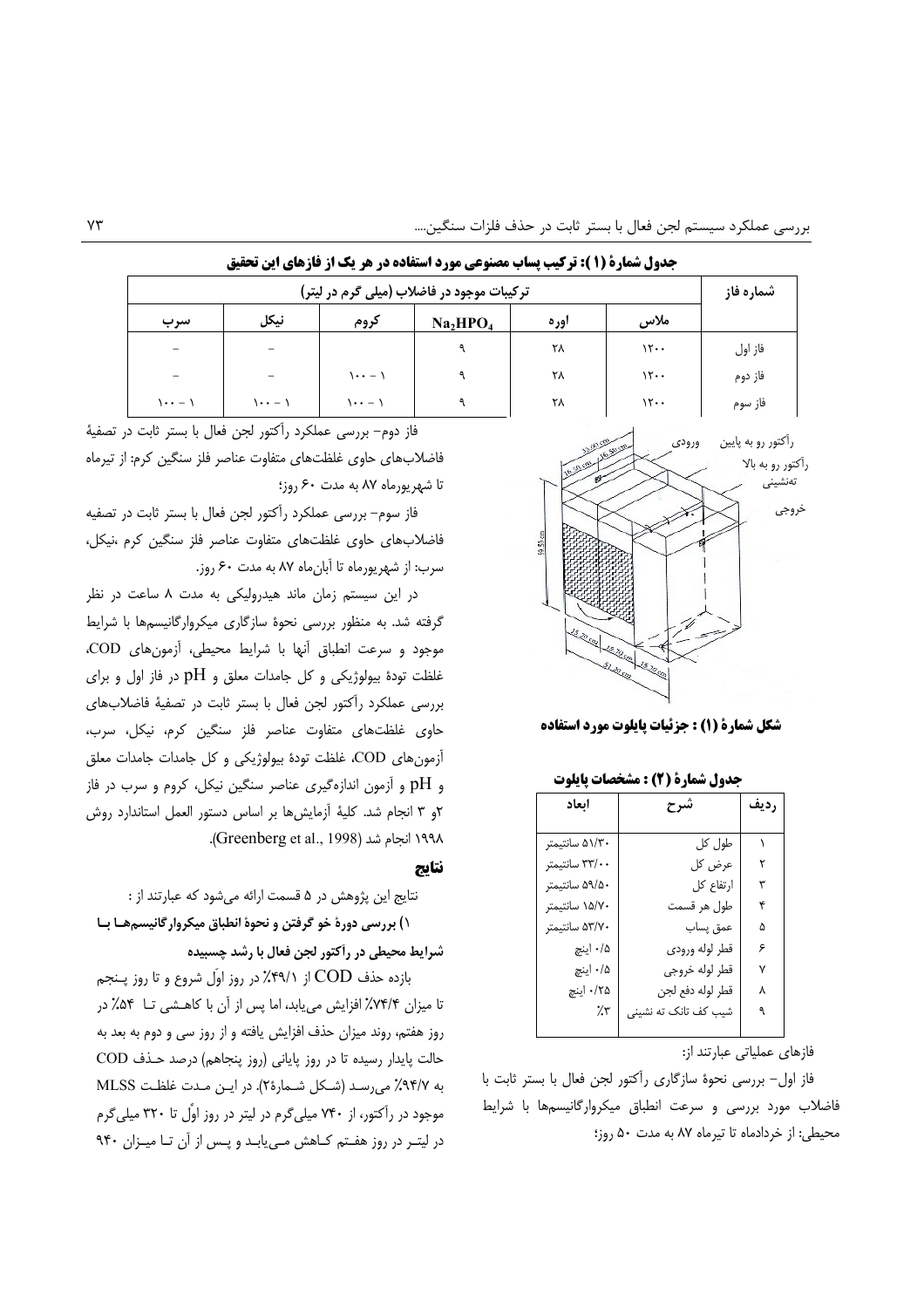میلی گرم در لیتر تا روز پایان عملیات سازگاری افزایش می یابد (شکل شمارهٔ ۳).



# شکل شمارة (2) : نتايج COD رآکتور لجن فعال بستر ثابت در دورة سازگاري

در این مدت، TSS ، از مقدار ۱۲۰ میلی گرم بر لیتر در روز اوّل تا مقدار ۲۴۰ میلی گرم بر لیتر در روز هفتم افزایش داشته، سپس تا رسیدن به حالت پایداری (روز سی ودوم) سیری نزولی را طی کرده، به میزان ۱۰۰ میلیگرم بر لیتر می رسد و از آن روز به بعد یک حالت تقریباً پایدار از خود نشان داده و در پایان دورهٔ سازگاری، TSS به مقدار ۸۰ میلی گرم بر لیتر می رسد که دلالت بر کاهش مواد جامد معلق در خروجی و تەنشينى خوب لجن دارد (شكل شمارة ٣).

PH موجود در رآکتور از ۷/۸ در روز اوّل تا ۷/۰۲ در روز هفتم کاهش می یابد و پس از آن تا میزان ۷/۷۵ تا روز پایان عملیات سازگاری افزايش مي يابد (شكل شمارة ٣).



**شکل شمارة (3): TSS ، pH او MLSS رآکتور در دورة سازگاری** 

نكتهٔ قابل توجه در طول دوران سازگارى آن است كه درصد حذف COD در روزهای ابتدای دوره کاهش داشته و پس از آن مجدداً افزایش می باید که مبین ناچیز بودن زمان عمل خو گرفتن میکروارگانیسمها با یساب ورودی است.

۲) بررسی عملکرد رأکتور لجن فعال با رشد چسبیده در زمان افزودن فلز سنگین کرم به صورت تنها

در غلظت ١ ميلي گرم در ليتر فلزات سنگين كرم درصد حذف COD به ۸۷٪ و غلظت MLSS موجود در داخل رآکتور به ۵۶۰ میلی گرم در لیتر و TSS به ۱۶۰ میلی گرم در لیتر و PH سیستم نیز برابر ۷/۴۲ می رسد. در غلظت فلز سنگین کروم تا ۱۰۰ میلی گرم در لیتر درصد حذف COD به ميزان ۶۸٪ و غلظت MLSS موجود در داخل رآكتور برابر ۳۶۰ میلیگرم در لیتر، میزان (TSS) در این غلظت معادل ۱۴۰ میل<sub>ه،</sub>گرم در ليتر و PH سيستم نيز برابر ٧/۴۸ است(شكل شمارهٔ ۴ و ۵).



شكل شمارة(4) : نتايج COD رآكتور لجن فعال بستر ثابت با



شكل شمارة (5) : نتايج MLSS,TSS, pH , آكتور لجن فعال بستر ثابت با فلز سنگین کرم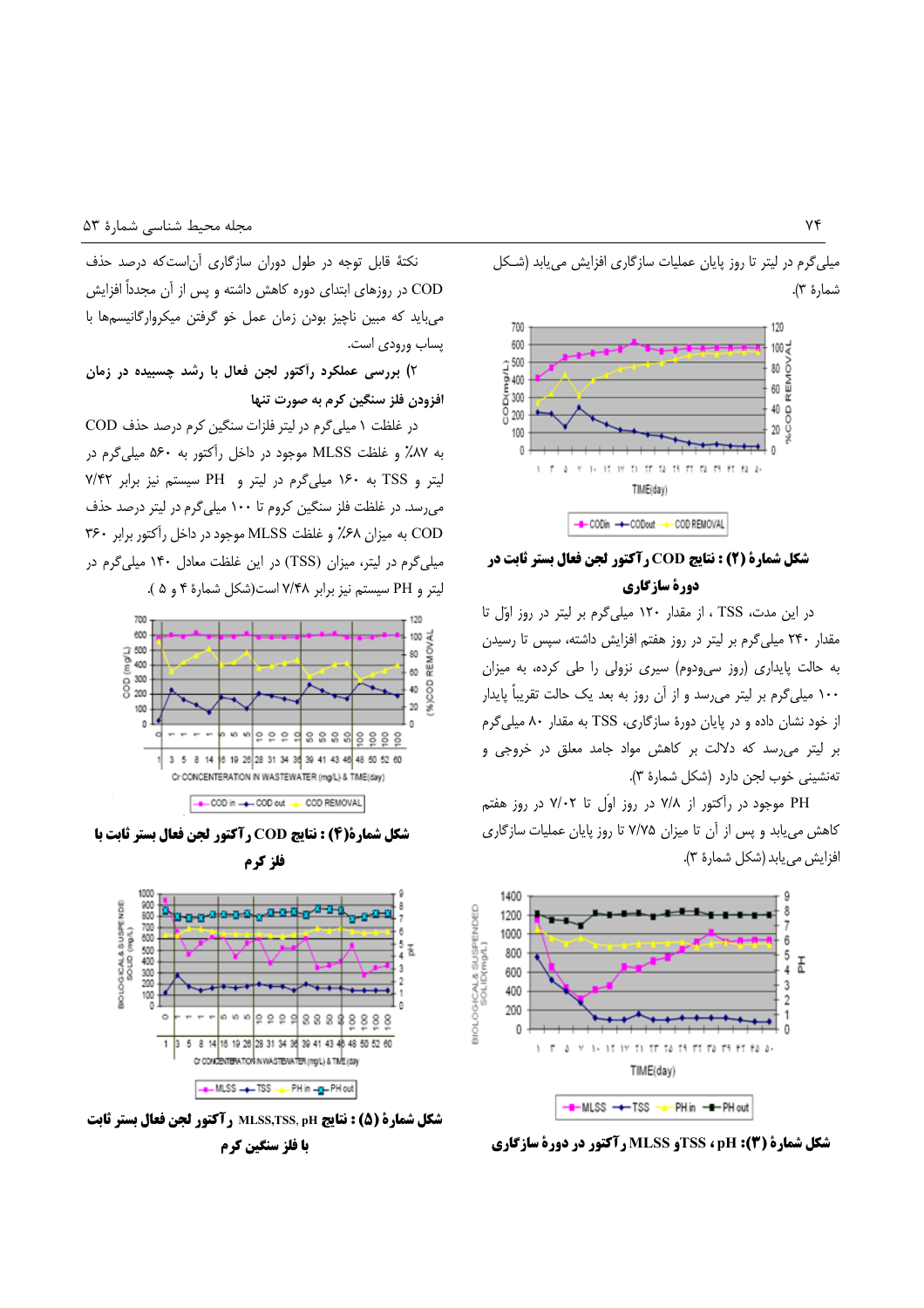در مورد حذف COD می توان گفت که اگرچه تا غلظت ١٠٠ میلی گرم در لیتر در هر غلظت از ابتدا تا انتها افزایش در بازده حذف COD دیده می شود، در مجموع با افزایش غلظت فلزات در پساب از درصد حذف COD کاسته میشود (شکل شمارهٔ ۴). همچنین در هر مرحله در اثر افزایش غلظت فلزات سنگین کرم به فاضلاب میزان MLSS در رآکتور در ابتدا افزایش داشته وسپس این روند کاهش یافته و یس از چند روز در اثر سازگاری میکروارگانیسمها با تغییرات ایجاد شده غلظت MLSS افزايش مى يابد.

همچنین مقدار TSS بخش خروجی افزایش یافته، و پس از ایجاد حالت پایداری در داخل رآکتور، مقدار TSS کاهش می یابد و مقدار PH داخل راکتور ابتدا کاهش یافته و پس از ایجاد حالت پایداری در داخل رآكتور، مقدار PH افزايش مي يابد (شكل شمارة ۵).

۳) بررسی عملکرد راکتور لجن فعال با رشد چسبیده در زمان افزودن فلزات سنگين كرم و نيكل و سرب

درصد حذف COD در رآکتور لجن فعال با بستر ثابت در غلظت\ میلی گرم در لیتر فلزات سنگین کرم و نیکل وسرب به صورت مخلوط، درصد حذف COD به ميزان ٨۵٪ و غلظت MLSS موجود در داخل رآکتور برابر ۵۶۰ میلی گرم در لیتر، میزان TSS در این غلظت معادل ۱۴۰ میلی گرم در لیتر و PH سیستم نیز برابر ۷/۲۸ است.

در غلظت فلزات سنگین کرم و نیکل و سرب تا ۱۰۰ میلی گرم در ليتر، درصد حذف COD به ميزان ۶۵٪ ، غلظت MLSS موجود در داخل رأکتور برابر۳۶۰ میلیگرم در لیتر، میزان ۱۴۰ TSS میلیگرم در ليتر و PH سيستم نيز برابر ٢/٤١ مي شود (شكل شمارة ۶ و ٧).



شكل شمارة (6) : نتايج COD رآكتور لجن فعال بستر ثابت با فلزات سنگین کرم،نیکل سرب



شكل شمارة (7) : نتايج MLSS,TSS, pH رآكتور لجن فعال بستر ثابت با فلزات سنگین کرم،نیکل سرب

بنابراین در مورد حذف COD می توان گفت که اگرچه تا غلظت ۱۰۰ میلی گرم در لیتر در هر غلظت از ابتدا تا انتها افزایش در بازده حذف COD ديده مي شود، در مجموع با افزايش غلظت فلزات در پساب از درصد حذف COD كاسته مى شود (شكل شمارة ۶). همچنين ميزان MLSS در رآکتور در ابتدا افزایش داشته و سپس این روند کاهش یافته و پس از چند روز در اثر سازگاری میکروارگانیسمها با تغییرات ایجاد شده غلظت MLSS افزايش مى يابد. از طرف ديكر در اثر افزايش فلزات سنگین کرم، نیکل، سرب در هر مرحله به رآکتور، مقدار TSS بخش خروجی افزایش یافته، و پس از ایجاد حالت پایداری در داخل رآکتور، مقدار TSS كاهش مى يابد. مقدار pH داخل راكتور ابتدا كاهش مى يابد، و پس از ایجاد حالت پایداری در داخل رآکتور، مقدار pH افزایش می یابد (شكل شمارة٧).

## ۴ ) بررسی حذف فلز سنگین کروم

فلز سنگین کروم بهصورت نمک صنعتی دی¢روماتیتاسیم ، ۱۰، ۱۰، ۱۰، ۱۰، ۱۰، با غلظتهای ۱، ۱۰، ۱۰، ۱۰، ۱۰۰، میلیگرم $\rm{K_{2}Cr_{2}O_{7}}$ در لیتر وارد سیستم شد. با توجه به بررسیهای صورت گرفته، درصد حذف فلز سنگین (کرم) به صورت تنها در رآکتور لجن فعال با بستر ثابت در غلظت ١ میلیگرم در لیتر، ۶۶٪ است که با افزایش غلظت فلز تا ١٠٠ میلی گرم در لیتر، درصد حذف ۶/۸۶/۸ می رسد (شکل شمارهٔ ۸).

# ٥) بررسي حذف فلز سنگين، كرم ،سرب، نيكل بهصورت مخلوط

فلزات سنگین کرم، سرب، نیکل بهصورت نمکهای صنعتی دىكروماتپتاسيم [K2Cr2O7]، نيترات سرب [Pb(NO3)2] و سولفات نیکل [NiSO4] در فاز ۳ با غلظتهای ۱، ۵، ۱۰، ۵۰، ۱۰۰ میلی گرم در لیتر وارد سیستم شد. با توجه به بررسی های صورت گرفته، درصد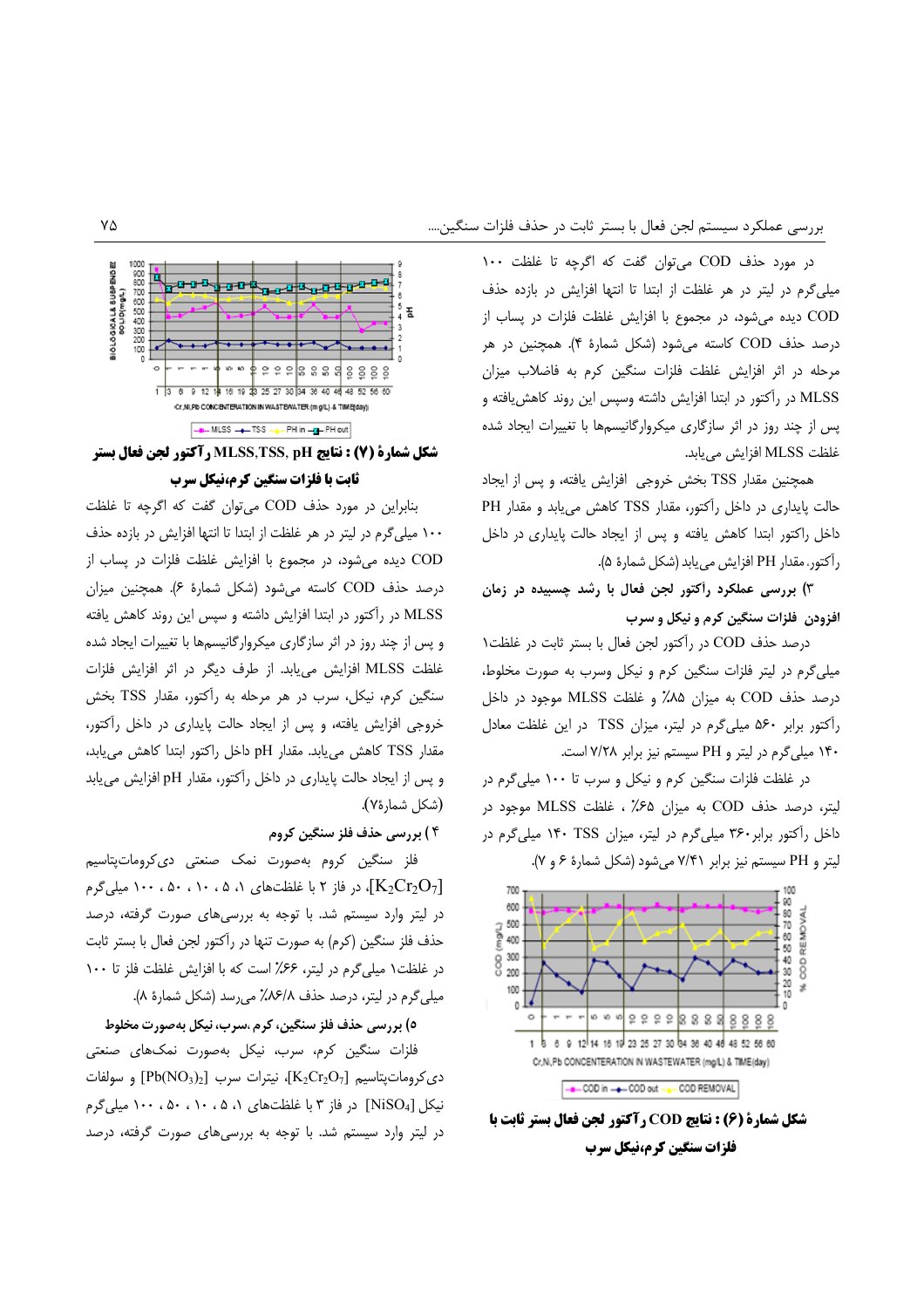حذف فلزات سنگین (کرم، سرب و نیکل) به صورت مخلوط در رآکتور لجن فعال با بستر ثابت در غلظت ۱ میلی گرم در لیتر به ترتیب ۸۴٪ ، ۷۵٪ و ۸۰٪ است که با افزایش غلظت فلزات سنگین کرم، سرب و نیکل تا ۱۰۰ میلی گرم در لیتر، درصد حذف به ترتیب ۸۶٪، ۹۷/۰۶٪ و ۹۷٪ می رسد (اشکال شمارهٔ ۹ و ۱۰ و ۱۱).



شکل شمارة (8): نتایج عملکرد رآکتور لجن فعال بستر ثابت در

حذف فلز سنگين كرم تنها



شکل شمارة (9): نتايج عملکرد رآکتور لجن فعال بستر ثابت در حذف فلز سنگين کروم مخلوط



حذف فلز سنگین سرب



۶) تعیین مقدار فلزات سنگین جذب شده بر روی لجن و موجود در لجن أب

مشاهده شد در غلظتهای ۰، ۵، ۱۰، ۵۰، ۱۰۰ میلی گرم در لیتر به ترتیب ۹۲۴/۶۸ ، ۱۱۳/۲۰ ، ۵۳۶/۵ ، ۵۳۶/۵ ، ۹۲۴/۲۵ و میلی گرم کرم بر گرم لجن خشک و به ترتیب ۴/۳ ، ۲/۲ ، ۱۰۴/۴ ، ۱۰۴/۴ ۳۲۴/۸ میلی گرم کرم بر گرم در آب لجن و ۱۳/۳۵، ۶۹/۱۱، ۲۱۴/۲، ۲ ۱٬۵۴۴٬۱۰۰۹/۸ میلیگرم سرب بر گرم لجن خشک و به ترتیب ۹/۶۶، ۳۴/۳۴ ، ۴۱/۸ ، ۲۰۹/۸ ، ۲۷۰ میلی گرم سرب بر گرم در آب لجن و ۵۳/۰۲ ، ۳۶۳ ، ۱۰۷۲/۶ ، ۱۶۹۹/۴ میلیگرم نیکل بر لجن خشک و به ترتیب ۹/۲۴ ، ۱۳/۵ ، ۳۸/۵ ، ۸۸/۴ ، ۱۶۸/۲۱ میلی گرم نیکل بر گرم در آب لجن است كه مبين ويژگى تجمع اين فلزات در داخل بافت میکروارگانیزمی باشد ( اشکال شمارهٔ ۱۲ و ۱۳ و ۱۴) .

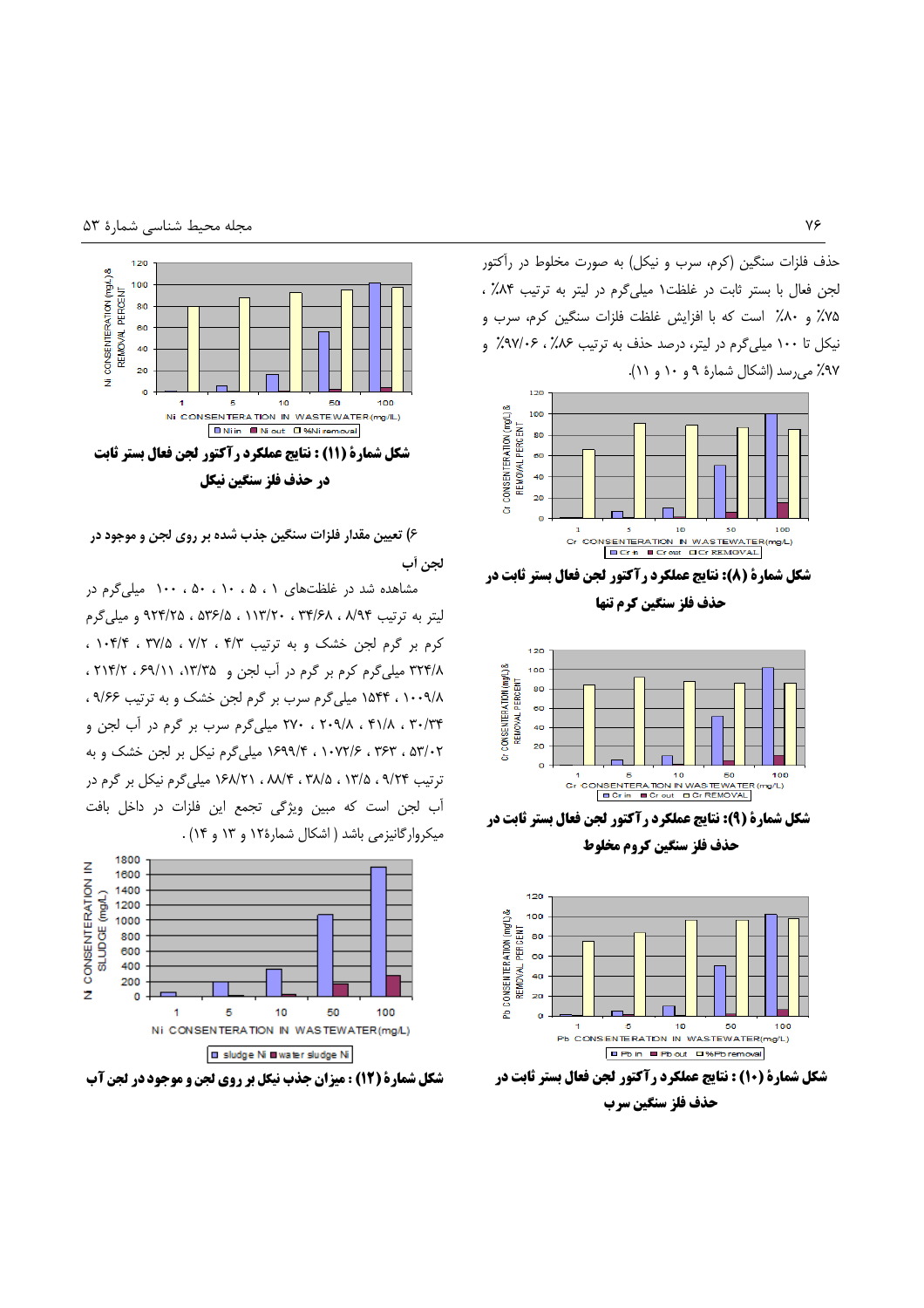

لحن آب

#### ٧) مقايسة نتايج تحقيق يا تحقيقات مشابه

طی بررسیهای صورت گرفته بررسی عملکرد رآکتورهای بيولوژيكي لجن فعال با بستر ثابت در حذف فلزات سنگين (كرم، سرب و نیکل) در جایی صورت نگرفته است. این سیستم در مقایسه با سایر روشهای بیولوژیکی تصفیه پسابهای حاوی فلزات سنگین کرم نیکل وسرب همچون سیستم SBR از کارایی تقریباً مشابه با توان سازگاری بیشتر (نجایی، ۱۳۸۳) و در سایر موارد از کارایی بالاتری برخوردار است که علت آن ماندگاری بیشتر میکروارگانیسمها در سیستم و خروج آن از سیستم بهصورت تابع پلهای و تحمل پذیرش غلظتهای بالای فلزات است. (Costley, 2001.; مهديان فضلي، ١٣٨٠ :2007) (Mohan, 2007)

## يحث و تفسير نتايج

از آنجایی که هدف از این تحقیق بررسی کارایی رآکتور لجن فعال با بستر ثابت برای حذف فلزات سنگین کرم، سرب و نیکل از فاضلاب به روش بیولوژیکی و همچنین کاهش بار آلودگی فاضلاب توسط این سیستم است، موارد زیر را می توان به عنوان برخی از مهم ترین نتایج گرفته شده از این تحقیق برشمرد:

الف) رآکتور لجن فعال با بستر ثابت در پسابهای مخلوط بویژه در صورتی که متوسط ترکیب درصد پساب ورودی تحت کنترل باشد، هم از نظر حذف COD، يا از نظر مواد معلق خروجي، مي توانند موفق باشند.

ب) در رأكتور لجن فعال با بستر ثابت ، پساب خروجي از كيفيت تقریباً یکنواختی برخوردار بوده، وضعیت تهنشینی لجن در این سیستم بسيار خوب است.

ج) سيستم لجن فعال بستر ثابت بسيار قابل انعطاف بوده، براحتى خود را با تغییرات شرایط تطبیق میدهد.

د) دورهٔ سازگاری در این سیستم کوتاه است و سیستم با توجه به نوع پساب مورد استفاده، خيلي سريع آماده بهرهبرداري مي شود و مي توان از آن، پساب تصفیه شدهای با کیفیت بهنسبت یکنواخت دریافت کرد.

ه) فلز کروم تأثیر بسیار بیشتری روی بازده سیستم نسبت به سایر .<br>فلزات می *گ*ذارد که نشانگر اثر سمیت زایی بسیار بالاتر این فلز در مقابل سایر فلزات است.

و) رآکتور لجن فعال با بستر ثابت در حذف فلز سرب از پسابهای آلوده به فلزات سنگین تا غلظت ورودی ۱۰۰ میلی گرم در لیتر دارای بازده بیش از ۹۷٪ ، در حذف فلز نیکل تا غلظت ورودی ۱۰۰ میلی گرم در ليتر داراي بازده بيش از ٩٧٪ و همچنين در حذف فلز كرم تا غلظت ورودی ۱۰۰ میلی گرم در لیتر دارای بازده بیش از ۸۵٪ است.

ز) رآکتور لجن فعال با بستر ثابت در تحمل ورودی پسابهای آلوده به فلزات سنگین کرم، سرب و نیکل از نظر حذف COD تا غلظت ١٠ میلی گرم در لیتر کاملاً موفق است، و در غلظت ۱۰ میلی گرم در لیتر دارای بازده حذف COD معادل ۸۰٪ بوده و تا غلظت ۱۰۰ میلی گرم در ليتر در حدود ۶۶٪ حذف COD در اين رآكتورها مشاهده شده است. البته ابتدا دڃار افزايش مواد جامد معلق در خروجى و كاهش غلظت تودة بيولوژيکي (MLSS) و درصد حذف COD مي شود.

ح) جمعیت میکروارگانیسمهای درون راَکتور، علاوه بر این که بهعنوان فلزات سنگین کرم، سرب و نیکل را مصرف کند، بهصورت مادهٔ جاذب نیز عمل کرده، درصدی از این تر کیبات را بهصورت سطحی جذب می کند. بادداشتها

1-Fixed Activated Sludge (FAS) 2-Sequencing Batch Reactor (SBR) 3-Rotary Biological Contactor (RBC)